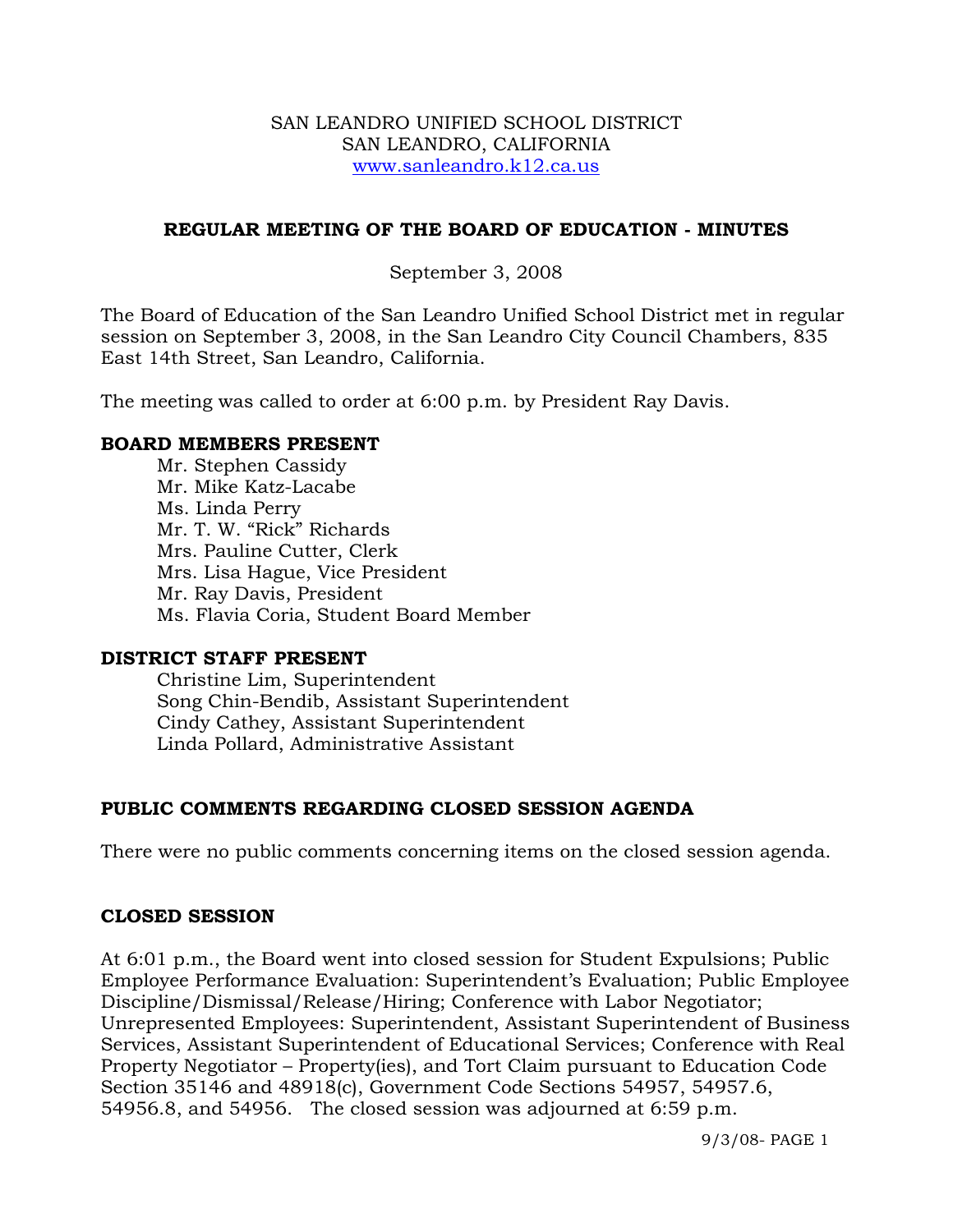The Board returned to open session at 7:00 p.m. with the Pledge of Allegiance to the Flag. President Davis said the Board had been in closed session and had taken the following action:

• The Board rejected Tort Claim #4104-08-00029-01-02 by a vote of 7-0.

# **APPROVAL OF AGENDA**

At the request and on a motion made by Mr. Katz and seconded by Ms. Perry, the Board approved to amend the agenda and remove Action Item 1.1-A, Modified Employment Contract between San Leandro Unified School District an the Assistant Superintendent, Business Services; 1.2-A, Modified Employment Contract between San Leandro Unified School District and the Assistant Superintendent, Educational Service; and 1-3-A, Modified Employment Contract between San Leandro Unified School District and the Superintendent from the agenda for the regular meeting of September 3, 2008, by a 7-0 vote.

## **PRESENTATIONS**

- The Superintendent and the Board of Education honored and recognized San Leandro City Manager John Jermanis with a Resolution of Appreciation for his role as an educational partner and his outstanding service to the San Leandro community.
- \* The Superintendent and the Board of Education presented Diane Singer and Margarita Alexander, from the Instructional Materials Center, with Certificates of Commendation for their phenomenal job in preparing and distributing textbooks and materials to all of the schools for the 2008-2009 school year.
- \* The Superintendent and the Board of Education presented District Grant Writer Emily Kaplan with a Certificate of Commendation for her vision, skill, and tenacity in aggressively pursuing and successfully being awarded more than \$14+ million in grant funds for our schools, and leaving a legacy for the children of San Leandro Unified School District.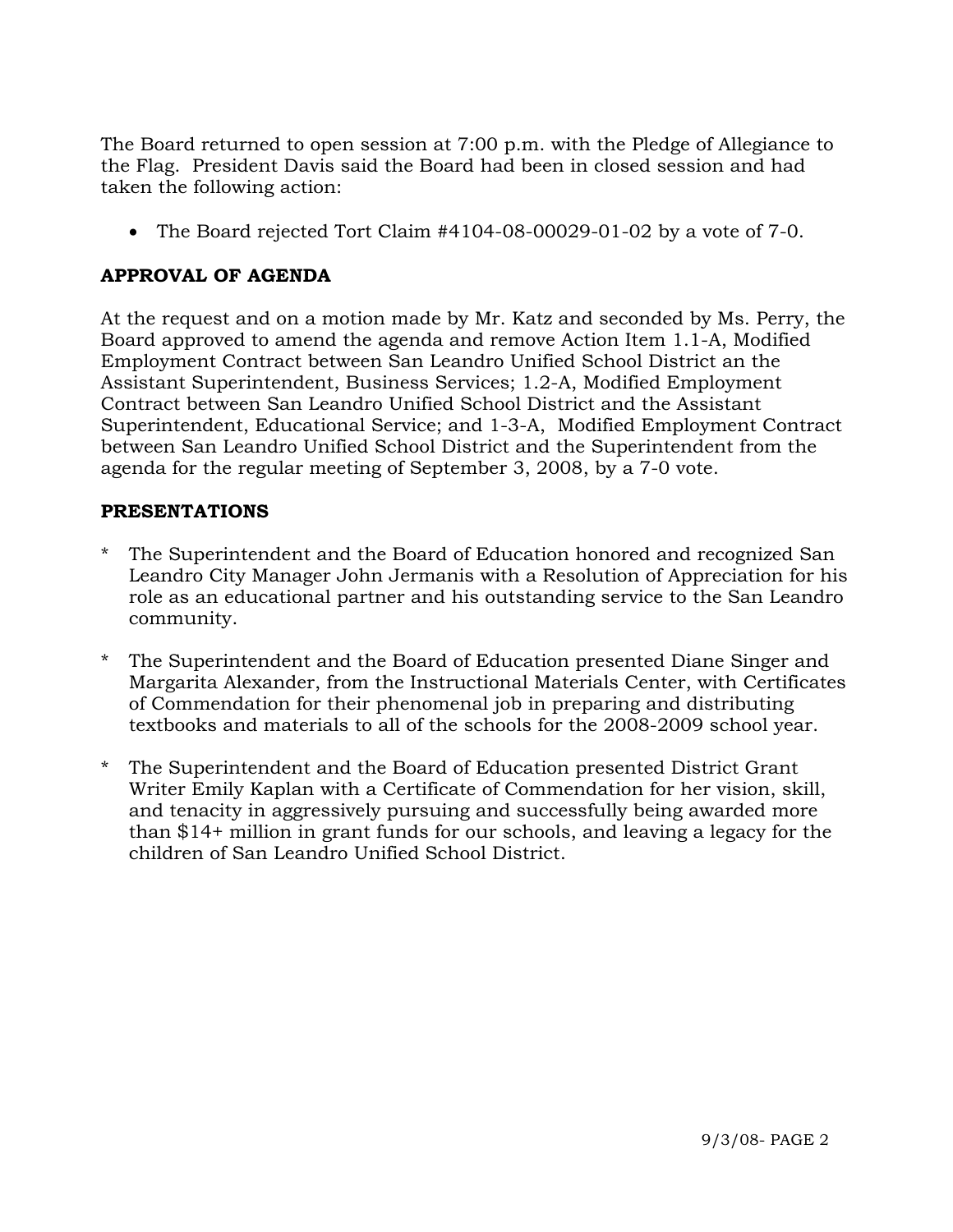\* Certificates of Commendation were presented to the summer Maintenance and Custodial Teams for their tremendous effort in preparing our school sites for the beginning of the 2008-2009 school year.

| <b>MAINTENANCE</b>                                                                                                                                                                                                                                                                            |                                                    | <b>CUSTODIANS</b>                                                                                                                                                                                                                                                                                 | <b>CUSTODIANS</b><br>(SUBS)                                                                                                                    |
|-----------------------------------------------------------------------------------------------------------------------------------------------------------------------------------------------------------------------------------------------------------------------------------------------|----------------------------------------------------|---------------------------------------------------------------------------------------------------------------------------------------------------------------------------------------------------------------------------------------------------------------------------------------------------|------------------------------------------------------------------------------------------------------------------------------------------------|
| Don Bilodeau<br>David Calcagno                                                                                                                                                                                                                                                                | Andrew Tomaryn<br>Hung Van Doan                    | Ronald Brown<br>Maria Chavez                                                                                                                                                                                                                                                                      | Jeff Hollinger<br>Juan Lorenzo<br>Mendez                                                                                                       |
| Billy Campbell<br>Al Chorro<br>Chad Dutton<br>Greg Dyer<br>Gerardo Garcia<br>Joel Gonzalez<br>Pedro Gonzalez Jr.<br>Dorothy Grushkowitz<br>Roy Hunt<br>Francisco Lopez<br>Jim Miller<br>Will Mumford<br>Efrain Ortiz<br>Alberto Pajarito<br>Victor Perez<br>Bob Roark<br><b>Bill Scarlett</b> | Norman Witt<br>Ken Weiskamp<br>Keith Martens (sub) | Maria Correa<br>Wenceslao Credito<br>Virginia Cruz<br>John Duarte<br>Doris Flores<br>Donald Harano<br>Lilia Garcia<br>Julian Gutierrez<br>Ana Hernandez<br>Flora Lara<br>Lorenzo Magallon<br>Aida Martinez<br>Maria Quadros<br>David Quezada<br>Valentine Reyes<br>Darryl Shields<br>John Walters | Matt Montalyo<br>Maria Pena<br>Antonio Preciado<br>Hilario Reyes<br>Gary Rougeau<br>Chris Ruiz<br>Delia Urbina<br>Josh Velez<br>Maria Zaragoza |
| Mike Scurries                                                                                                                                                                                                                                                                                 |                                                    | Firmino Toste                                                                                                                                                                                                                                                                                     |                                                                                                                                                |

Staff provided the Board with a presentation on the San Leandro High School swimming pools, noting that the swimming pools were 52 years old, built in 1956.

 Song Chin-Bendib walked the Board through the chronological order of events/repairs for the last twelve years beginning in 1996 through 2008. In 2008 the District received confirmation from the Senior Registered Environmental Health Specialist about the needed repairs to address health related and life safety concerns as well as other code violations prior to reopening for the 2009 swim session. Key points included:

- Cost estimates in 2001 totaled approximately \$900,000
- Renovation cost estimates (Feb. 2008) \$1,128,720
- Replacement cost estimates (Feb. 2008) \$1,726,361.98
- It will take two years from planning to completion of construction (includes DSA review & Alameda County Environmental Health approval)

Potential options included:

- Temporary measures:
	- Closed warm-up pool to meet separation of filtration requirement
	- Temporary close for three years
- Funding measures:
	- Bond (even years)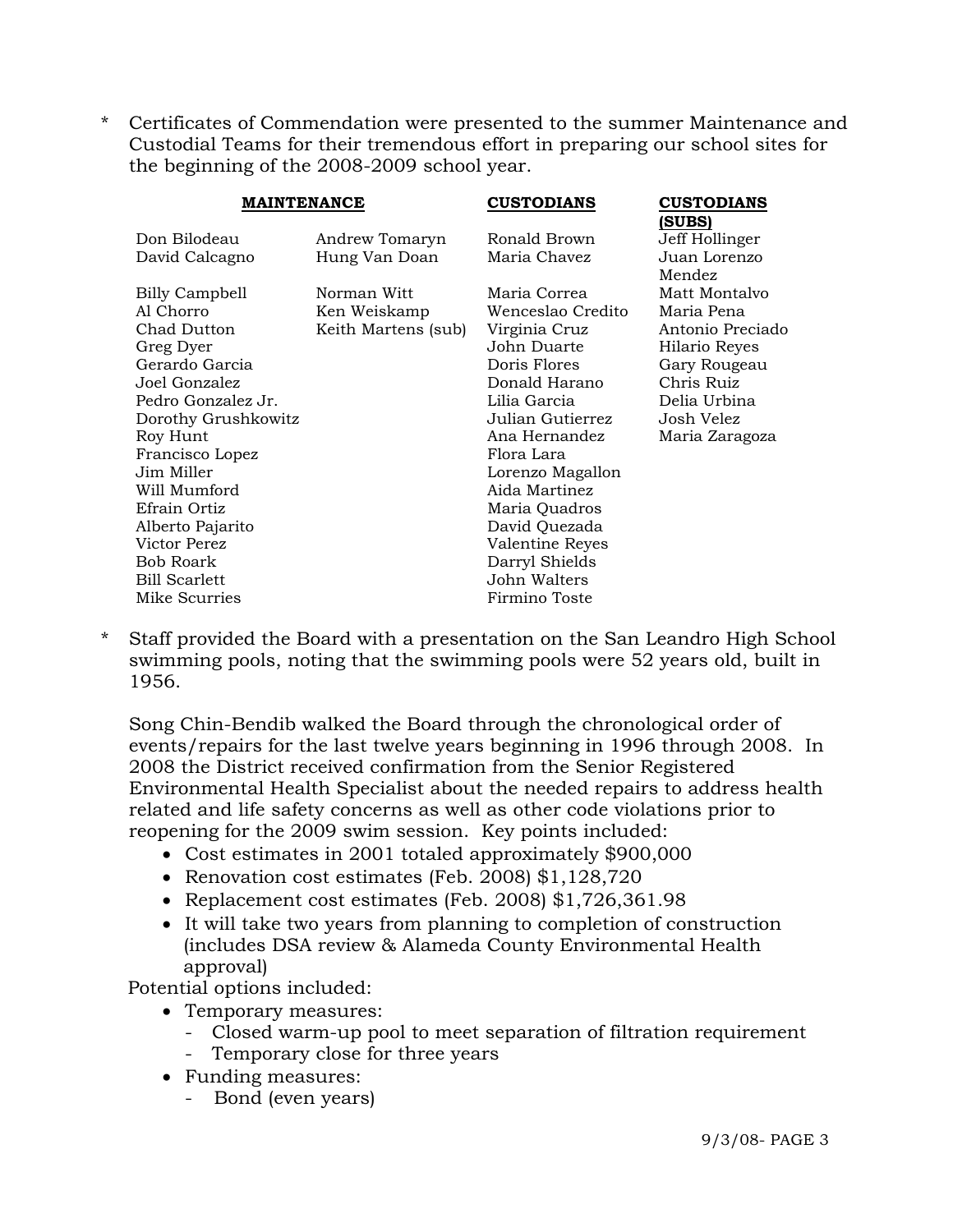- Parcel Tax
- Maintenance and Recreation Assessment District Tax
- Measure B Bond interest ("No" per Bond Counsel)
- COP/Fee based facility use
- Gap financing General Fund to pay back

 Following the discussion, it was determined that staff would schedule a meeting with interested stakeholders to discuss and receive feedback on short term and long term options, as well as additional funding measures.

### **PUBLIC COMMENT**

- Drowning Darylls representative Carol Alvarez and San Leandro Swim Team representative Jerry Engler urged the Board to address these issues as soon as possible, stating that they were ready to meet and help move ahead so that the swim teams could have access to the pool and the San Leandro Swim Team would not miss another season, and/or have to travel to Chabot College to practice, which was very inconvenient and costly.
- Billy Campbell, Teamsters representative, reminded the Board of their interest in this issue, raising his concern that a parent was administering the chemicals to the pool.
- Rich Fishbaugh urged the Board to work very hard on the timeline and to also investigate Mr. Campbell's concern.

# **PUBLIC TESTIMONY ON NON-AGENDA ITEMS**

None

## **PUBLIC HEARING**

A public hearing was held regarding Sufficiency of Instructional Materials for 2008-2009.

• On a motion made by Mrs. Cutter and seconded by Mrs. Hague, the Board opened the public hearing by a 7-0 vote.

No comments were received from the audience.

• On a motion made by MR. Richards and seconded by Mrs. Cutter, the Board closed the public hearing by a 7-0- vote.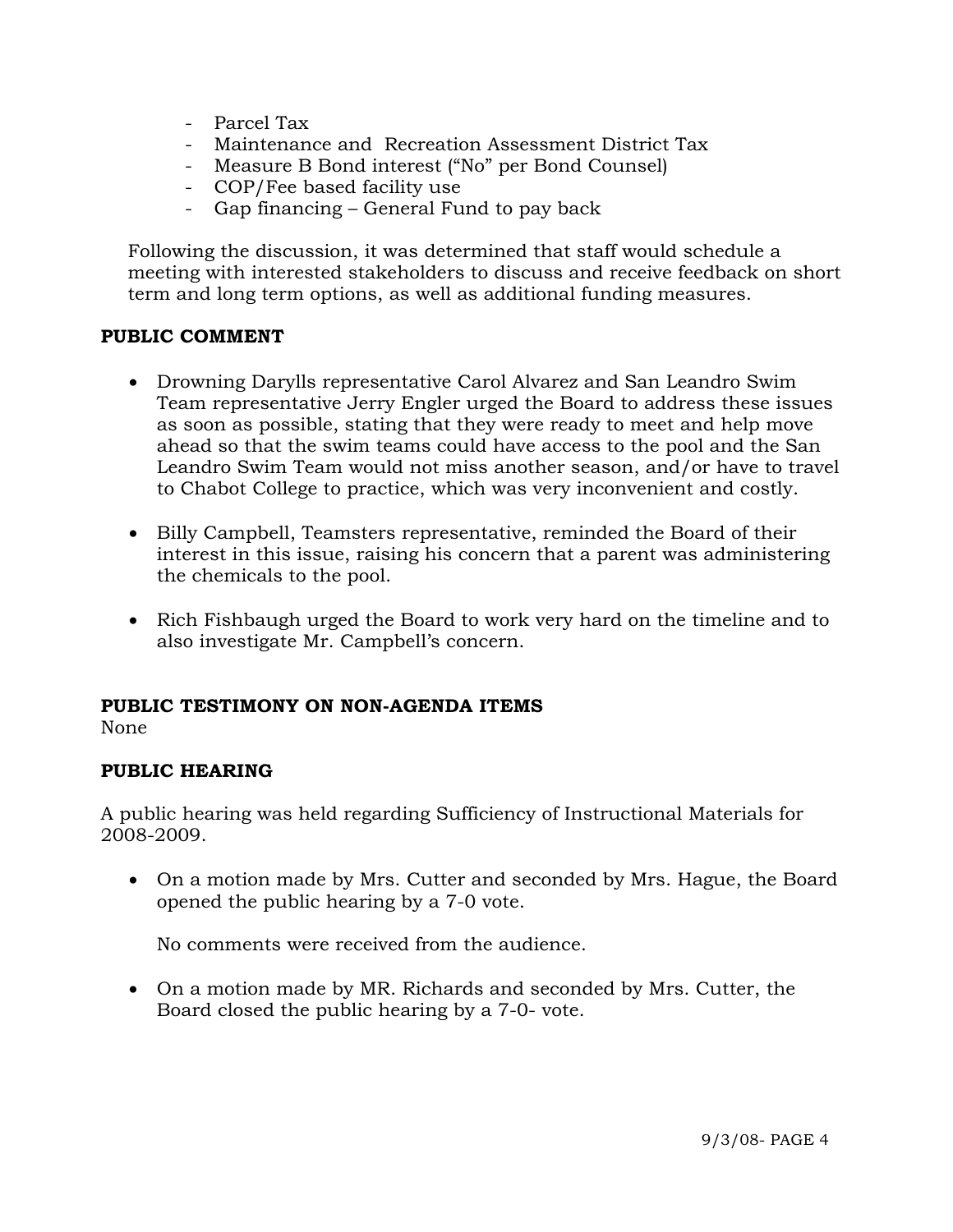## **REPORTS**

- 1) Correspondence Clerk Cutter reported receipt of the following email sent August 29, 2008, from Catherine Luce regarding District's legal fees.
- 2) Student Board Member Report Student Board Member Flavia Coria reported that San Leandro High School returned to the 6-period day. Feedback from the students indicated that they are finding it difficult to adjust to the 55-minute class time period, more homework, and scheduled bathroom breaks.

This first day of school ran smoothly. Counselors were available in the quad to answer any questions students might have about their schedules.

Parking on the school campus has become a problem and the students would like to see some solutions.

The Superintendent suggested that Ms. Coria speak with the principal regarding those concerns and offered her assistance.

- 3) Superintendent's Report Superintendent Lim provided the following enrollment update for day four, September 3, 2008: Based on the current enrollment numbers Districtwide:
	- Elementary Schools are over the projected enrollment by 31 students
		- Kindergarten is down from the projected enrollment by one
		- 1<sup>st</sup> grade overenrolled by 26 students
		- 2<sup>nd</sup> grade overenrolled by 31 students
		- 3rd grade under-enrolled by 6 students
		- $\bullet$  4<sup>th</sup> grade at the projected enrollment
		- $5<sup>th</sup>$  grade under-enrolled by 19 students
	- Middle Schools are 45 students under the projected enrollment
		- Bancroft is under-enrolled 38 students
		- Muir is under-enrolled by 7 students
	- High Schools are 21 students under the project enrollment
		- San Leandro High School is under-enrolled by 14 students
		- Lincoln is under-enrolled by 7 students

Ms. Lim explained that every year at the start of school, the District faces challenges in terms of student placement, which frequently requires that some students are moved within a school or some students are moved to another school. She announced that there would be an emergency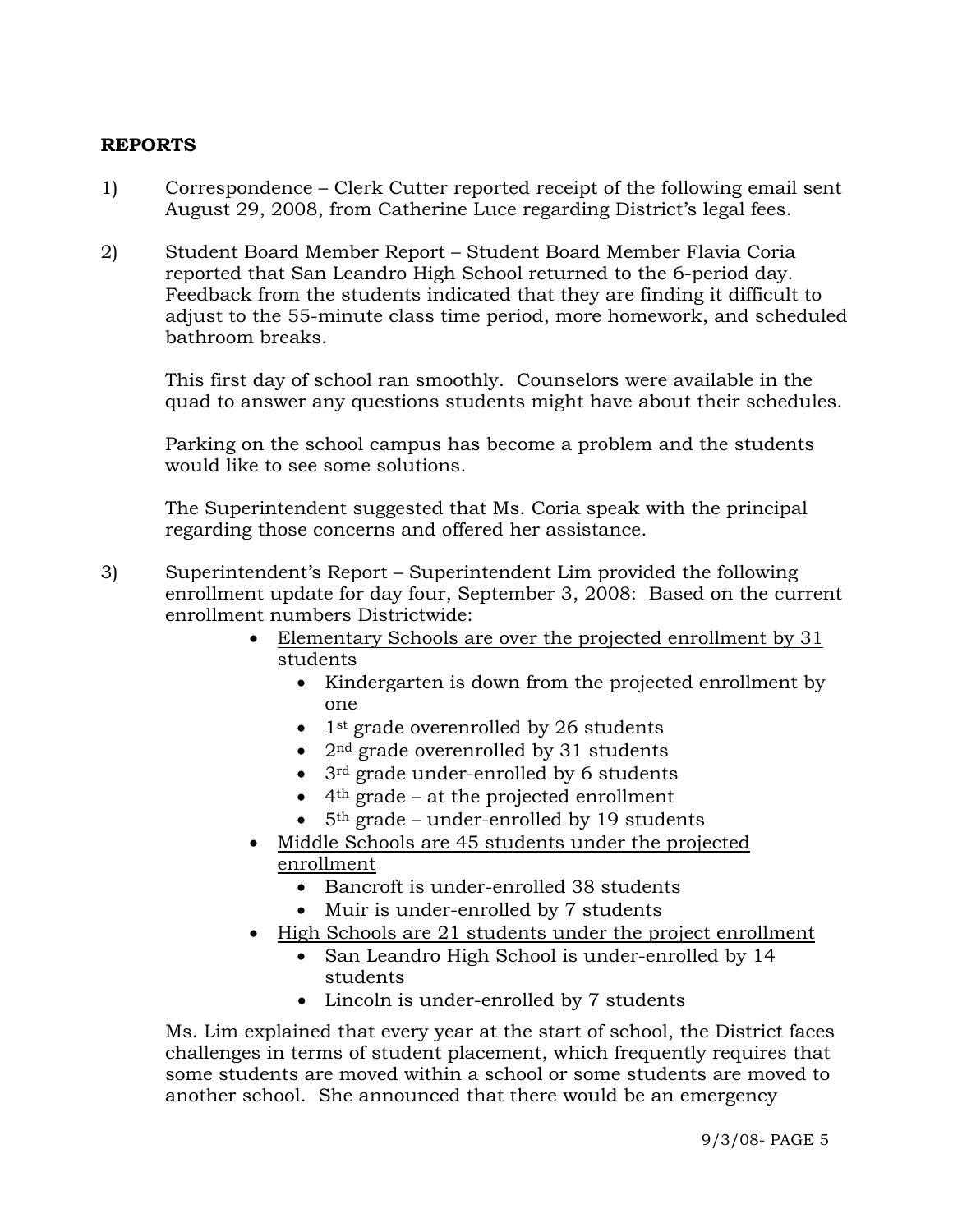elementary principals' meeting on September 4 to discuss a more centralized approach to resolving the situation, noting that currently staff has only authorized four inter-district transfers at the Kindergarten level, adding that they would continue to work diligently to ensure minimal disruption for our families and staff. The Superintendent said that she would keep the Board informed.

Ms. Lim provided an update on the NFL grant explaining that the District would be receiving a \$35,000 down payment to begin the initial work as long as we provide photos and bid for the work. Upon completion, we will receive the remaining \$15,000. She was unsure if it would be ready for the beginning of the football season.

## **CONSENT ITEMS**

Human Resources

2.1-C Acceptance of Personnel Report

Educational Services

- 3.1-C Resolution #08-38 Sufficiency of Instructional Materials for 2008- 2009
- 3.2-C Discarded Library Books that are Obsolete, Damaged, or in Poor Condition at John Muir Middle School
- 3.4-C Contract between Garfield Elementary School and DataWorks for the Fall Step Up Academy

Business, Operations and Facilities

4.1-C Resolution #08-39 to Declare Certain Equipment Surplus and/or Obsolete

On a motion made by Mrs. Cutter and seconded by Mr. Richards, the Board approved the remaining consent items by a 7-0 vote.

# **ACTION ITEMS**

General Services

1.1-A Modified Employment Contract between San Leandro Unified School District and the Assistant Superintendent of Business Services

This item was pulled from the agenda.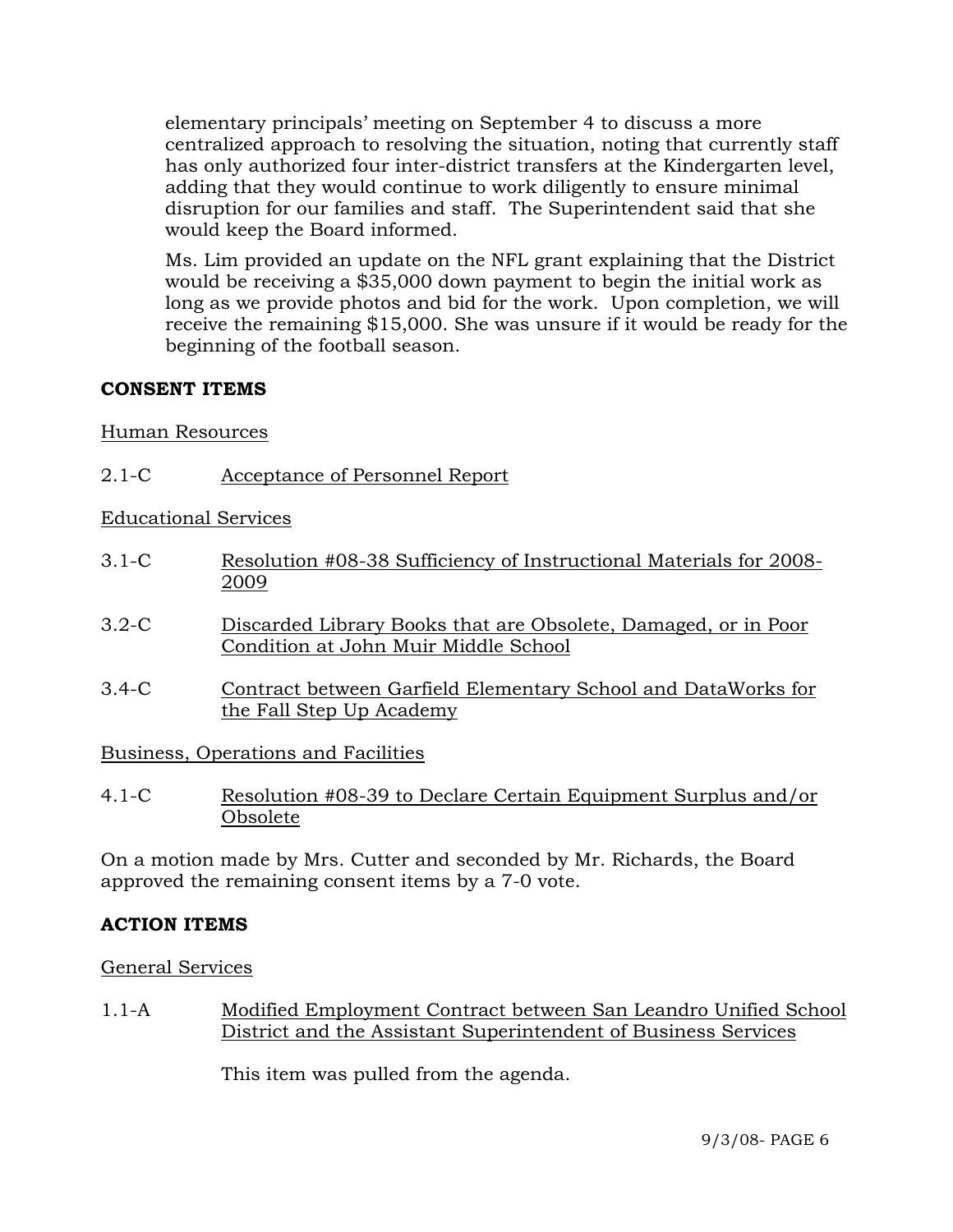1.2-A Modified Employment Contract between San Leandro Unified School District and the Assistant Superintendent of Educational Services

This item was pulled from the agenda.

1.3-A Modified Employment Contract between San Leandro Unified School District and the Superintendent

This item was pulled from the agenda.

1.4-A Salary Schedule Alignment for the Position of Assistant Superintendent for Human Resources

> A motion was made by Mr. Richards and seconded by Mrs. Cutter to approve this recommendation; however, there appeared to be some confusion communicated by the Board as to whether this reflected a "raise", and if was it necessary to approve the alignment of the salary schedule with the Assistant Superintendents of Business Services and Educational Services if the Board had already approved the appointment of the new Assistant Superintendent of Human Resources.

Ms. Lim explained that the salary offer was based on the new salary schedule, including the 3%, and as part of the contract the salary schedule is attached. Currently the schedule does not reflect the offer given, and it not aligned with the other two positions.

Mrs. Hague felt and it was agreed that the effective date should be September 1, 2008, rather than July 1, since the candidate would not be officially starting work until September 15.

On an alternate motion by Mrs. Cutter and seconded by Mr. Katz, the Board tabled this item to the next meeting by a 5-2 vote. Trustees Davis and Hague voting no.

# **ADDITIONAL SUGGESTIONS AND COMMENTS FROM BOARD MEMBERS**

- Mrs. Hague encouraged the Board members to try and come together in support of San Leandro High School's first home football game on September 12 at 7:30 p.m. at Burrell Field.
- Ms. Perry attended the opening day of school at Jefferson Elementary School, reporting that the school was seventeen students over the five full kindergarten classes.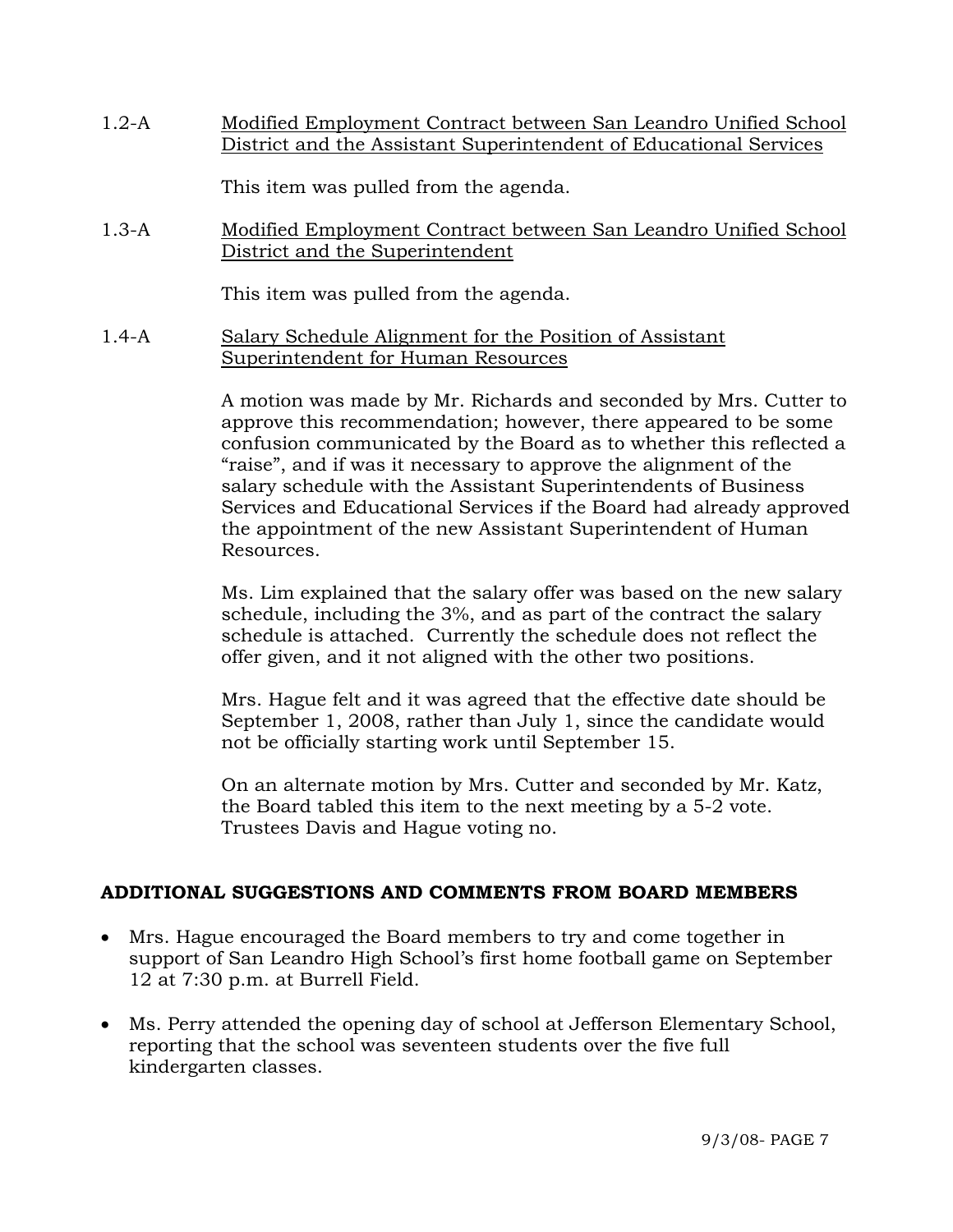She also announced that the City recently honored Mark Montoya, an active Jefferson parent, for his heroic actions in saving a neighbor from her burning apartment. She thought a note of congratulations from the Board would be fitting.

She commented that the "Summer Reading Carnival" continues to grow, reporting that there were 1,000 additional participants this year, reflecting the District's literacy emphasis in our schools.

Ms. Perry commented that, at last night's meeting, the City Council referred back to the Finance Committee the \$2.3 million Redevelopment Agency payback for further discussion and clarification. They also discussed vehicle refueling. The selection process for the representative to the Recreation and Parks Commission has been agendized on the next Rules and Communication Committee meeting on September 4.

- Mr. Katz commented on the three modifications to the Superintendent's and Assistant Superintendents' contracts that were removed from tonight's agenda, stressing the need to prioritize expenditures in order to insure that the District has funds available for other expenses that may arise. He also commented on the City's Recreation and Parks commission selection process.
- Mr. Cassidy attended opening day at Roosevelt Elementary School, highlighting for him the importance of the classroom teacher, and experiencing the volunteer policy. He asked and received consensus to have the Policy Committee review the Level 2 volunteers (those who interact with the students in the classrooms on a more regular basis) section, TB test section and if the volunteer forms have been translated into the major languages in the District.

He also asked for a status update on the snack shack and restrooms at Burrell Field.

• Mr. Davis would like to see the District, once again, participate in the "International Walk to School Day" which occurs during the first week of October. He asked and received consensus for the Superintendent to speak with the Interim City Manager with regards to participating jointly and perhaps expanding the festivities from one to several of our District schools.